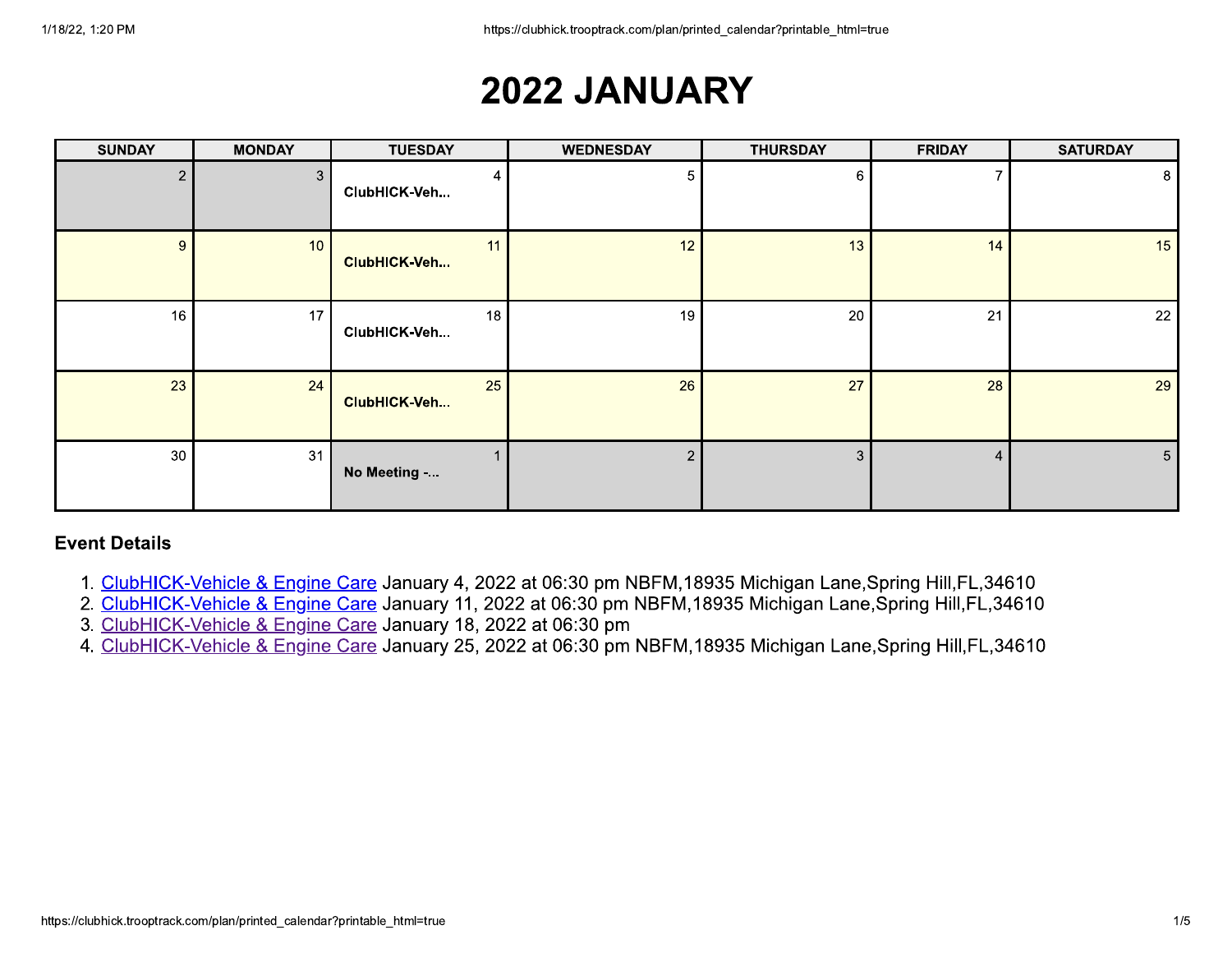# **2022 FEBRUARY**

| <b>SUNDAY</b>  | <b>MONDAY</b> | <b>TUESDAY</b>            | <b>WEDNESDAY</b> | <b>THURSDAY</b> | <b>FRIDAY</b>      | <b>SATURDAY</b>                       |
|----------------|---------------|---------------------------|------------------|-----------------|--------------------|---------------------------------------|
| 30             | 31            | No Meeting -              | 2                | 3               |                    | 5 <sub>1</sub>                        |
| $6\phantom{a}$ |               | 8<br>ClubHICK-Veh         | 9                | 10              | 11                 | 12                                    |
| 13             | 14            | 15<br>ClubHICK - F        | 16               | 17              | 18<br>Camping - St | 19<br>Camping - St<br>Squirrel Hun    |
| 20             | 21            | 22<br><b>ClubHICK - F</b> | 23               | 24              | 25                 | 26                                    |
| 27             | 28            | ClubHICK - F              | $\overline{2}$   | 3               | 4                  | 5 <sup>1</sup><br><b>Squirrel Hun</b> |

- 1. No Meeting Fishers out of Town February 1, 2022 at 06:30 pm NBFM, 18935 Michigan Lane, Spring Hill, FL, 34610
- 2. ClubHICK-Vehicle & Engine Care February 8, 2022 at 06:30 pm NBFM, 18935 Michigan Lane, Spring Hill, FL, 34610
- 3. ClubHICK Family Fun Night February 15, 2022 at 06:30 pm
- 4. Camping Starke February 18, 2022 at 04:00 pm Starke
- 5. Squirrel Hunt Starke February 19, 2022 at 08:00 am Starke
- 6. ClubHICK Fishing February 22, 2022 at 06:30 pm NBFM, 18935 Michigan Lane, Spring Hill, FL, 34610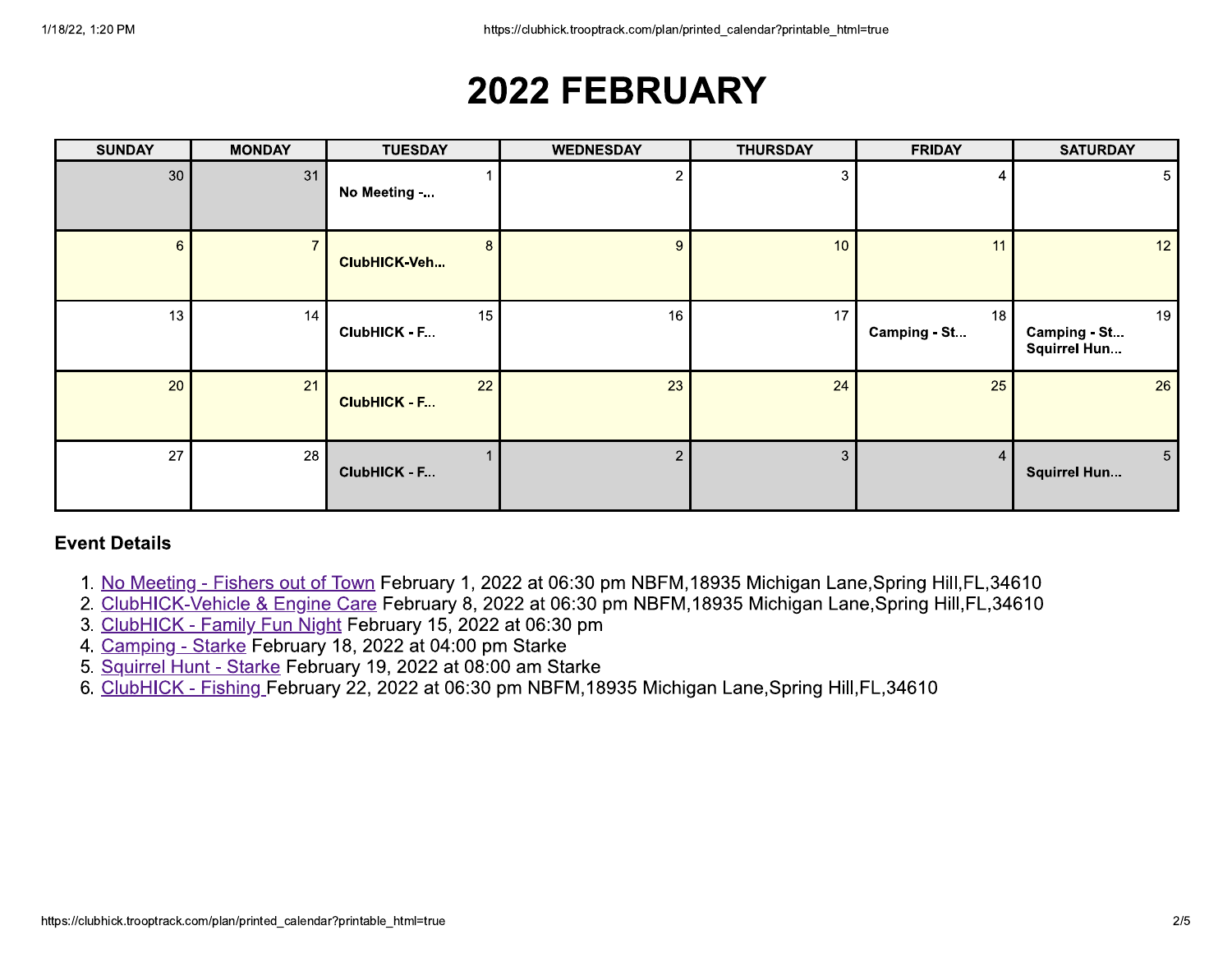## **2022 MARCH**

| <b>SUNDAY</b>     | <b>MONDAY</b> | <b>TUESDAY</b>                        | <b>WEDNESDAY</b> | <b>THURSDAY</b> | <b>FRIDAY</b> | <b>SATURDAY</b>                       |
|-------------------|---------------|---------------------------------------|------------------|-----------------|---------------|---------------------------------------|
| 27                | 28            | ClubHICK - F                          | っ                | 3               |               | 5 <sup>1</sup><br><b>Squirrel Hun</b> |
| $\sqrt{6}$        |               | 8 <sup>°</sup><br><b>ClubHICK - F</b> | 9                | 10              | 11            | 12 <sup>°</sup>                       |
| 13<br>Time Change | 14            | 15<br>ClubHICK - F                    | 16               | 17              | 18            | 19                                    |
| 20                | 21            | 22<br><b>ClubHICK - F</b>             | 23               | 24              | 25            | 26<br><b>Hick Spring </b>             |
| 27                | 28            | 29<br>ClubHICK - C                    | 30               | 31              | Camping - An  | $\overline{2}$<br>Camping - An        |

- 1. ClubHICK Fishing March 1, 2022 at 06:30 pm NBFM, 18935 Michigan Lane, Spring Hill, FL, 34610
- 2. Squirrel Hunt (Backup Date) Starke March 5, 2022 at 08:00 am
- 3. ClubHICK Fishing March 8, 2022 at 06:30 pm NBFM, 18935 Michigan Lane, Spring Hill, FL, 34610
- 4. Time Change Spring Forward March 13, 2022 at 01:45 am
- 5. ClubHICK Fishing March 15, 2022 at 06:30 pm NBFM, 18935 Michigan Lane, Spring Hill, FL, 34610
- 6. ClubHICK Family Fun Night March 22, 2022 at 06:30 pm
- 7. Hick Spring Fishing Tournament March 26, 2022 at 08:30 am HHBBQ Land O Lakes
- 8. ClubHICK Comparison Shopping March 29, 2022 at 06:30 pm NBFM, 18935 Michigan Lane, Spring Hill, FL, 34610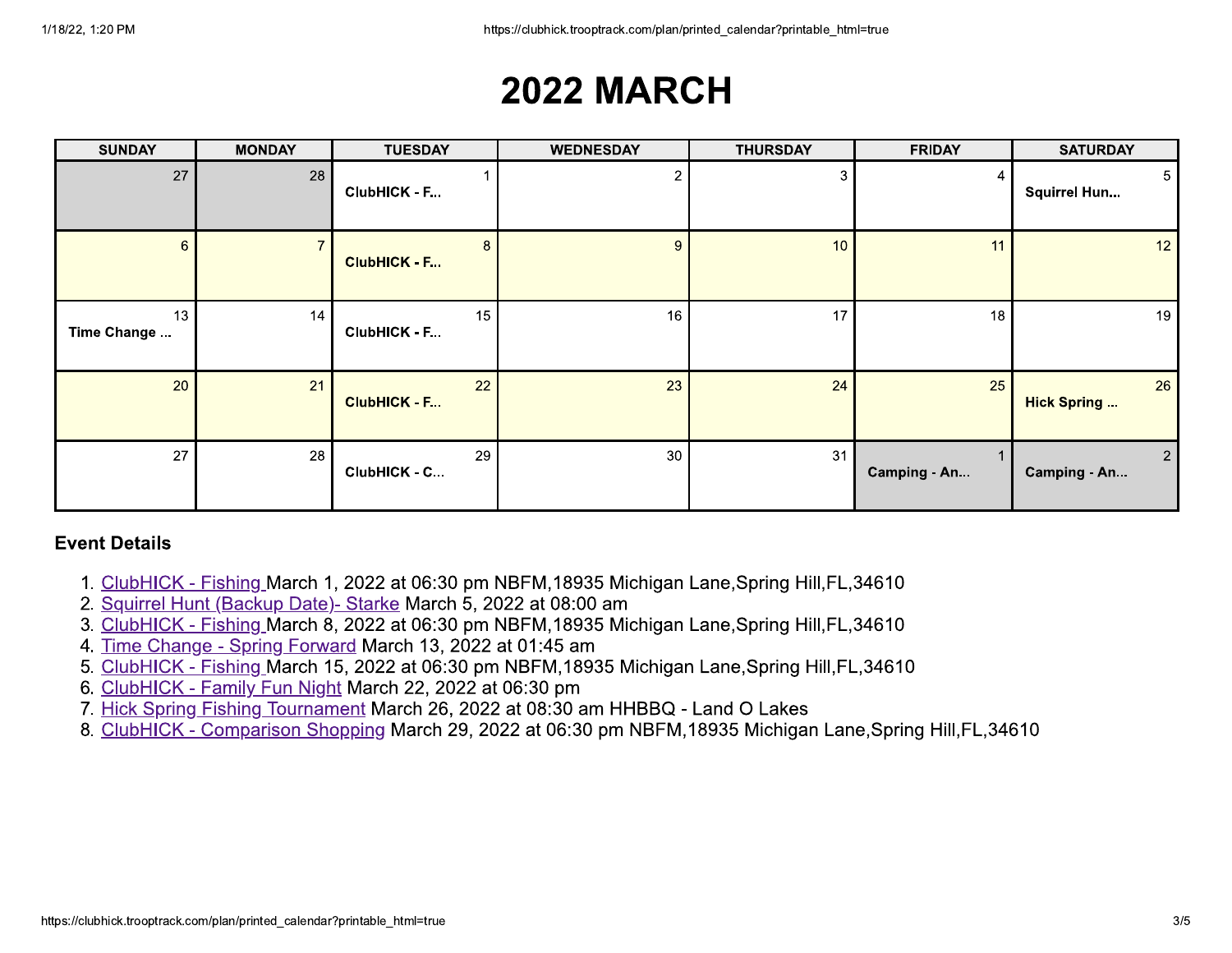## **2022 APRIL**

| <b>SUNDAY</b>            | <b>MONDAY</b> | <b>TUESDAY</b>                 | <b>WEDNESDAY</b> | <b>THURSDAY</b> | <b>FRIDAY</b> | <b>SATURDAY</b>          |
|--------------------------|---------------|--------------------------------|------------------|-----------------|---------------|--------------------------|
| 27                       | 28            | 29<br>ClubHICK - C             | 30               | 31              | Camping - An  | $2 \mid$<br>Camping - An |
| 3<br><b>Camping - An</b> | 4             | 5 <sub>5</sub><br>ClubHICK - C | $6^{\circ}$      |                 | 8             | 9 <sup>1</sup>           |
| 10                       | 11            | 12<br>ClubHICK - C             | 13               | 14              | 15            | 16                       |
| 17                       | 18            | 19<br>ClubHICK - C             | 20               | 21              | 22            | 23                       |
| 24                       | 25            | 26<br>No Meeting -             | 27               | 28              | 29            | 30 <sub>o</sub>          |

- 1. Camping Anclote Island April 1, 2022 at 05:00 pm Anclote Island
- 2. ClubHICK Comparison Shopping April 5, 2022 at 06:30 pm NBFM, 18935 Michigan Lane, Spring Hill, FL, 34610
- 3. ClubHICK Comparison Shopping April 12, 2022 at 06:30 pm NBFM, 18935 Michigan Lane, Spring Hill, FL, 34610
- 4. ClubHICK Comparison Shopping April 19, 2022 at 06:30 pm NBFM, 18935 Michigan Lane, Spring Hill, FL, 34610
- 5. No Meeting Fishers out of Town April 26, 2022 at 06:30 pm